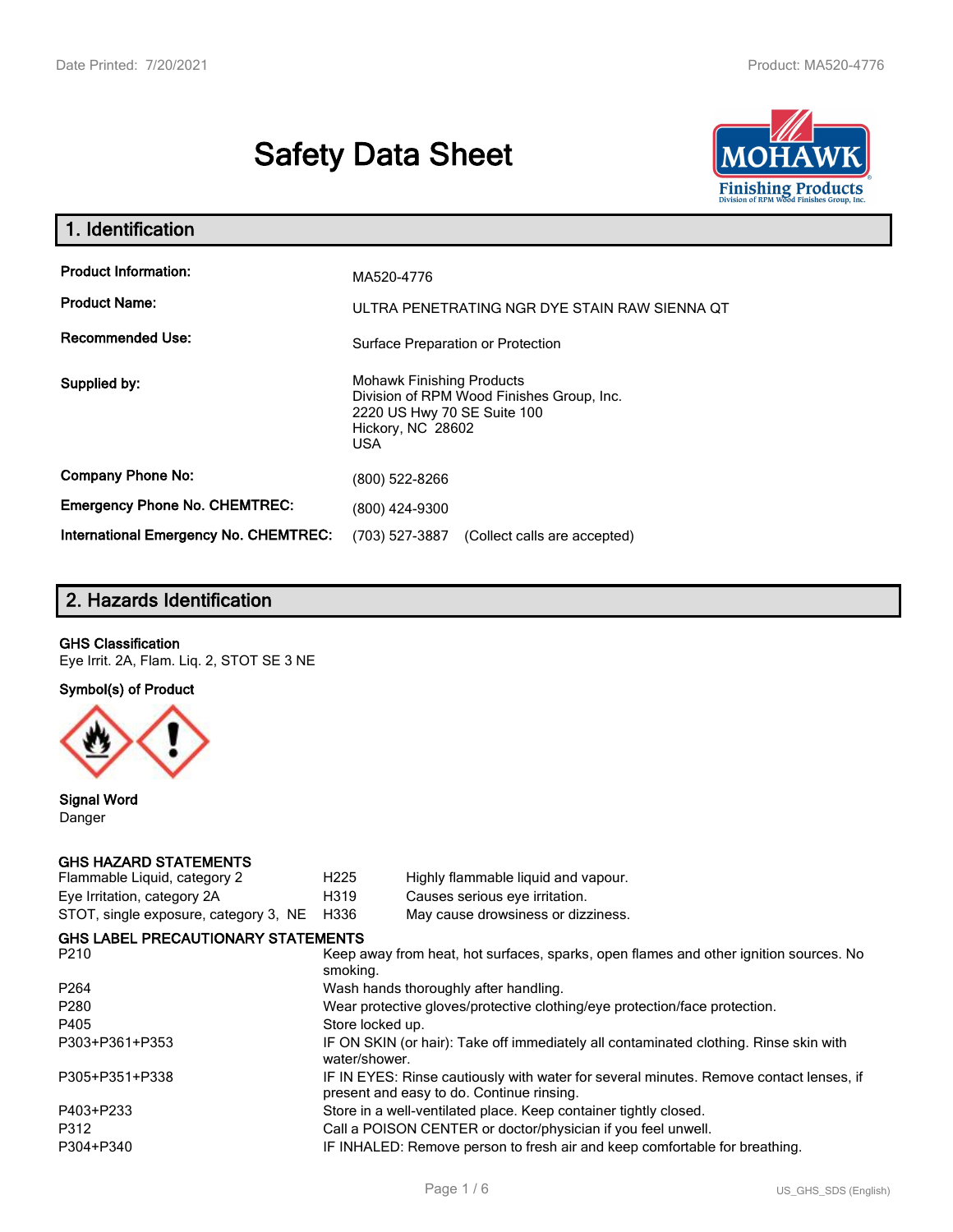| P337+P313                               | If eye irritation persists: Get medical advice/attention.      |  |  |  |
|-----------------------------------------|----------------------------------------------------------------|--|--|--|
| P403+P235                               | Store in a well-ventilated place. Keep cool.                   |  |  |  |
| <b>GHS SDS PRECAUTIONARY STATEMENTS</b> |                                                                |  |  |  |
| P240                                    | Ground/bond container and receiving equipment.                 |  |  |  |
| P <sub>241</sub>                        | Use explosion-proof electrical/ventilating/lighting/equipment. |  |  |  |
| P <sub>242</sub>                        | Use only non-sparking tools.                                   |  |  |  |
| P <sub>243</sub>                        | Take precautionary measures against static discharge.          |  |  |  |
|                                         |                                                                |  |  |  |

# **3. Composition/Information on ingredients**

| <b>Chemical Name</b> | CAS-No.   | Wt. %  | <b>GHS Symbols</b> | GHS  |
|----------------------|-----------|--------|--------------------|------|
| acetone              | 67-64-1   | 75-100 | GHS02-GHS07        | H225 |
| ethanol              | 64-17-5   | 2.5-10 | GHS02              | H225 |
| ethoxypropanol       | 1569-02-4 | 10-25  | GHS02-GHS07        | H226 |

**GHS Statements** H225-302-319-332-336 H226-332-336

The exact percentage (concentration) of ingredients is being withheld as a trade secret.

The text for GHS Hazard Statements shown above (if any) is given in the "Other information" Section.

# **4. First-aid Measures**



FIRST AID - EYE CONTACT: IF IN EYES: Rinse cautiously with water for several minutes. Remove contact lenses, if present and easy to do. Continue rinsing. If eye irritation persists: Get medical advice/attention.

FIRST AID - SKIN CONTACT: IF ON SKIN (or hair): Take off immediately all contaminated clothing. Rinse skin with water/shower.

FIRST AID - INGESTION: IF SWALLOWED: rinse mouth. Do NOT induce vomiting. IF exposed or if you feel unwell: Call a POISON CENTER or doctor/physician.

FIRST AID - INHALATION: IF INHALED: Remove person to fresh air and keep comfortable for breathing.

# **5. Fire-fighting Measures**

**SPECIAL FIREFIGHTING PROCEDURES:** Evacuate all persons from the fire area to a safe location. Move non-burning material, as feasible, to a safe location as soon as possible. Fire fighters should be protected from potential explosion hazards while extinguishing the fire. Wear self-contained breathing apparatus (SCBA) and full fire-fighting protective clothing. Thoroughly decontaminate all protective equipment after use. Containers of this material may build up pressure if exposed to heat (fire). Use water spray to cool fire-exposed containers. Use water spray to disperse vapors if a spill or leak has not ignited. DO NOT extinguish a fire resulting from the flow of flammable liquid until the flow of the liquid is effectively shut off. This precaution will help prevent the accumulation of an explosive vapor-air mixture after the initial fire is extinguished.

**FIREFIGHTING EQUIPMENT:** This is a NFPA/OSHA Class 1B or less flammable liquid. Follow NFPA30, Chapter 16 for fire protection and fire suppression. Use a dry chemical, carbon dioxide, or similar ABC fire extinguisher for incipeint fires. Water may be used to cool and prevent rupture of containers that are exposed to heat from fire.

# **6. Accidental Release Measures**

#### **ENVIRONMENTAL MEASURES:** No Information

**STEPS TO BE TAKEN IN CASE MATERIAL IS RELEASED OR SPILLED:** Follow personal protective equipment recommendations found in Section VIII. Personal protective equipment needs must be evaluated based on information provided on this sheet and the special circumstances created by the spill including; the material spilled, the quantity of the spill, the area in which the spill occurred, and the training and the expertise of employees in the area responding to the spill. Never exceed any occupational exposure limits. Shut off ignition sources; including electrical equipment and flames. Do not allow smoking in the area. Do not allow the spilled product to enter public drainage system or open waterways.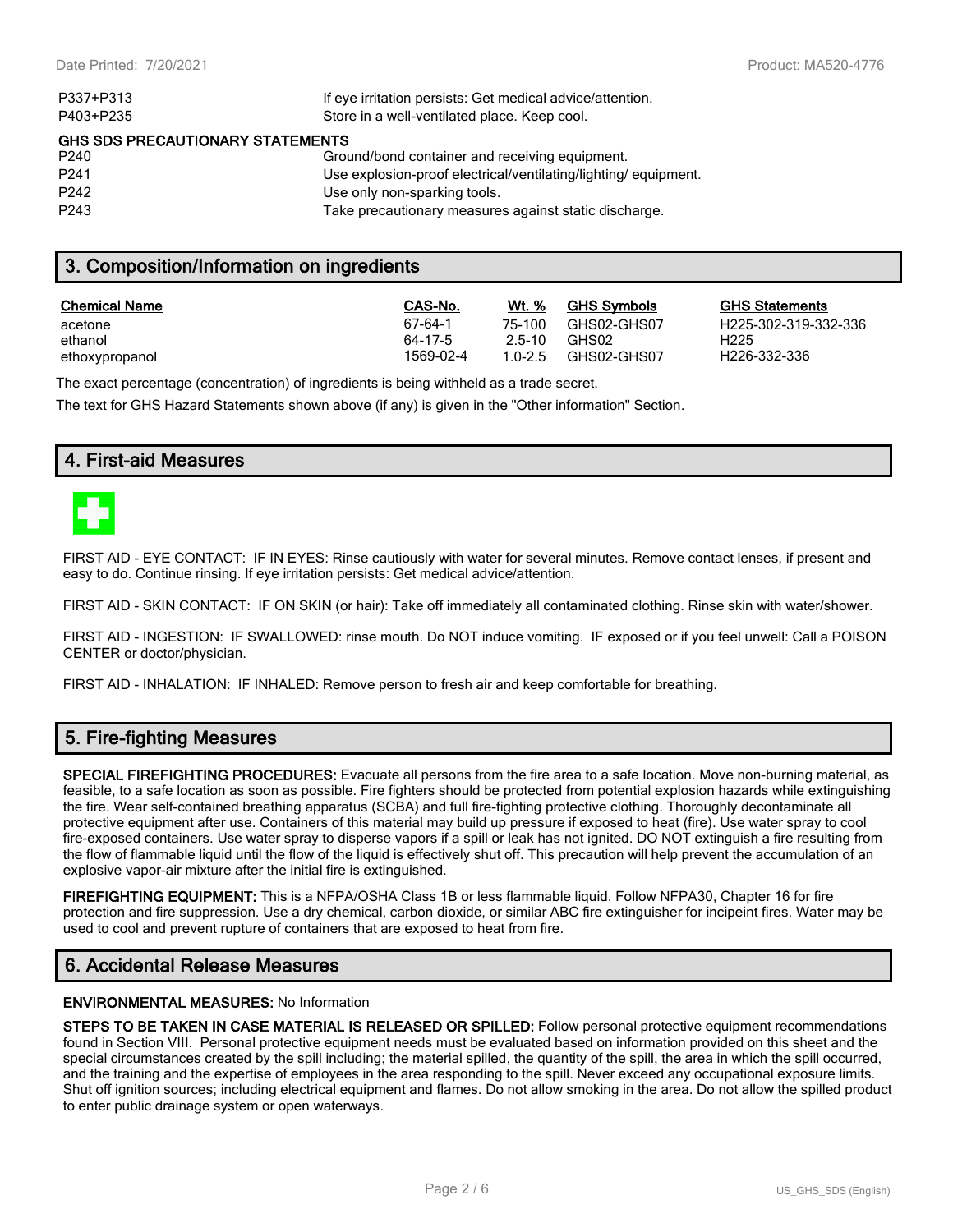# **7. Handling and Storage**



**HANDLING:** Avoid inhalation and contact with eyes, skin, and clothing. Wash hands thoroughly after handling and before eating or drinking. In keeping with safe handling practices, avoid ignition sources (smoking, flames, pilot lights, electrical sparks); ground and bond containers when transferring the material to prevent static electricity sparks that could ignite vapor and use spark proof tools and explosion proof equipment. Empty containers may retain product residue or vapor. Do not pressurize, cut, weld, braze, solder, drill, grind, or expose container to heat, flame, sparks, static electricity, or other sources of ignition. Any of these actions can potentially cause an explosion that may lead to injury.

**STORAGE:** Keep containers closed when not in use. Store in cool well ventilated space away from incompatible materials.

# **8. Exposure Controls/Personal Protection**

| Ingredients with Occupational Exposure Limits |                      |                       |                          |                         |  |  |
|-----------------------------------------------|----------------------|-----------------------|--------------------------|-------------------------|--|--|
| <b>Chemical Name</b>                          | <b>ACGIH TLV-TWA</b> | <b>ACGIH-TLV STEL</b> | <b>OSHA PEL-TWA</b>      | <b>OSHA PEL-CEILING</b> |  |  |
| acetone<br>ethanol                            | $250$ ppm<br>N.D.    | 500 ppm<br>$1000$ ppm | $1000$ ppm<br>$1000$ ppm | N.D.<br>N.D.            |  |  |
| ethoxypropanol                                | 50 ppm               | $200$ ppm             | N.D.                     | N.D.                    |  |  |

**Further Advice: MEL = Maximum Exposure Limit OES = Occupational Exposure Standard SUP = Supplier's Recommendation Sk = Skin Sensitizer N.E. = Not Established N.D. = Not Determined**

#### **Personal Protection**



**RESPIRATORY PROTECTION:** Use adequate engineering controls and ventilation to keep levels below recommended or statutory exposure limits. If exposure levels exceed limits use appropriate approved respiratory protection equipment.





**EYE PROTECTION:** Wear chemical-resistant glasses and/or goggles and a face shield when eye and face contact is possible due to splashing or spraying of material.



**OTHER PROTECTIVE EQUIPMENT:** No Information

**HYGIENIC PRACTICES:** It is good practice to avoid contact with the product and/or its vapors, mists or dust by using appropriate protective measures. Wash thoroughly after handling and before eating or drinking.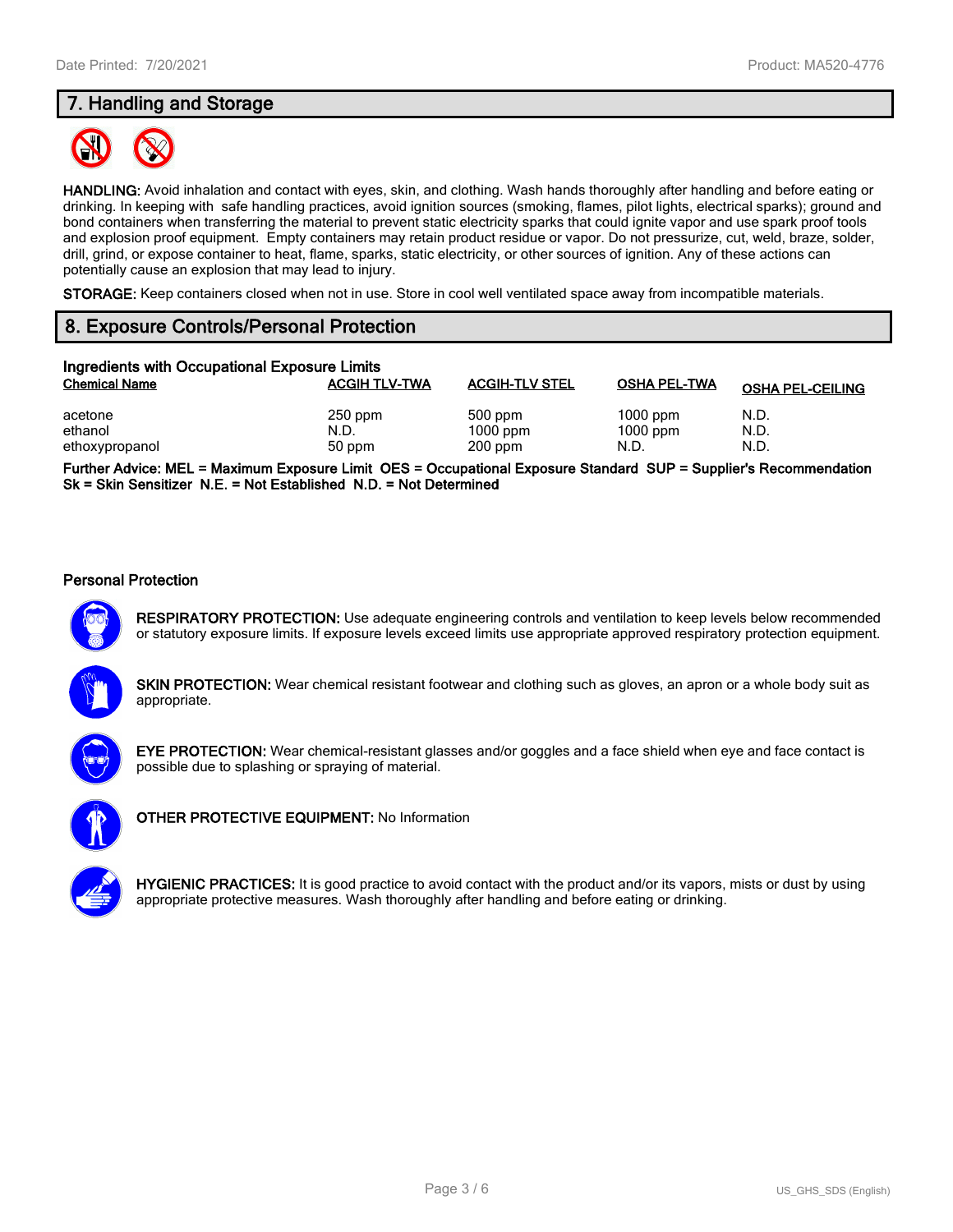**N.I. = No Information**

# **9. Physical and Chemical Properties**

| Appearance:                    | Colored Liquid                   | <b>Physical State:</b>                      | <b>LIQUID</b>   |
|--------------------------------|----------------------------------|---------------------------------------------|-----------------|
| Odor:                          | <b>Strong Solvent</b>            | <b>Odor Threshold:</b>                      | Not determined  |
| Density, g/cm3:                | 0.811                            | pH:                                         | Not determined  |
| Freeze Point, °F:              | Not determined                   | Viscosity:                                  | Not determined  |
| <b>Solubility in Water:</b>    | Not determined                   | Partition Coefficient, n-octanol/<br>water: | Not determined  |
| Decomposition temperature, °F: | Not determined                   | <b>Explosive Limits, %:</b>                 | Not determined  |
| Boiling Range, °F:             | $>$ 100 °F                       | Flash Point, °F:                            | -4 $^{\circ}$ F |
| Combustibility:                | <b>Supports Combustion</b>       | Auto-Ignition Temperature, °F:              | Not determined  |
| <b>Evaporation Rate:</b>       | <b>Faster than Diethyl Ether</b> | Vapor Pressure, mmHg:                       | Not determined  |
| <b>Vapor Density:</b>          | Not determined                   |                                             |                 |

# **10. Stability and reactivity**

**STABILITY:** Stable under normal conditions.

**CONDITIONS TO AVOID:** Heat, flames and sparks.

**INCOMPATIBILITY:** Acids, Bases, Oxidizing agents

**HAZARDOUS DECOMPOSITION PRODUCTS:** Not determined.

# **11. Toxicological information**

**Practical Experiences**

**EMERGENCY OVERVIEW:** No Information

**EFFECT OF OVEREXPOSURE - EYE CONTACT:** No Information

**EFFECT OF OVEREXPOSURE - INGESTION:** No Information

**EFFECT OF OVEREXPOSURE - INHALATION:** No Information

**EFFECT OF OVEREXPOSURE - SKIN CONTACT:** No Information

**CARCINOGENICITY:** No Information

#### **PRIMARY ROUTE(S) OF ENTRY:**

**Eye Contact, Skin Contact, Inhalation**

# **Acute Toxicity Values**

**The acute effects of this product have not been tested. Data on individual components are tabulated below**

| CAS-No. | <b>Chemical Name</b> |
|---------|----------------------|
| 67-64-1 | acetone              |

**Casary Chemical Chemical LD50 Chemical LD50 Vapor LC50** 1800 mg/kg Rat 20000 mg/kg Rabbit 50.1 mg/L Rat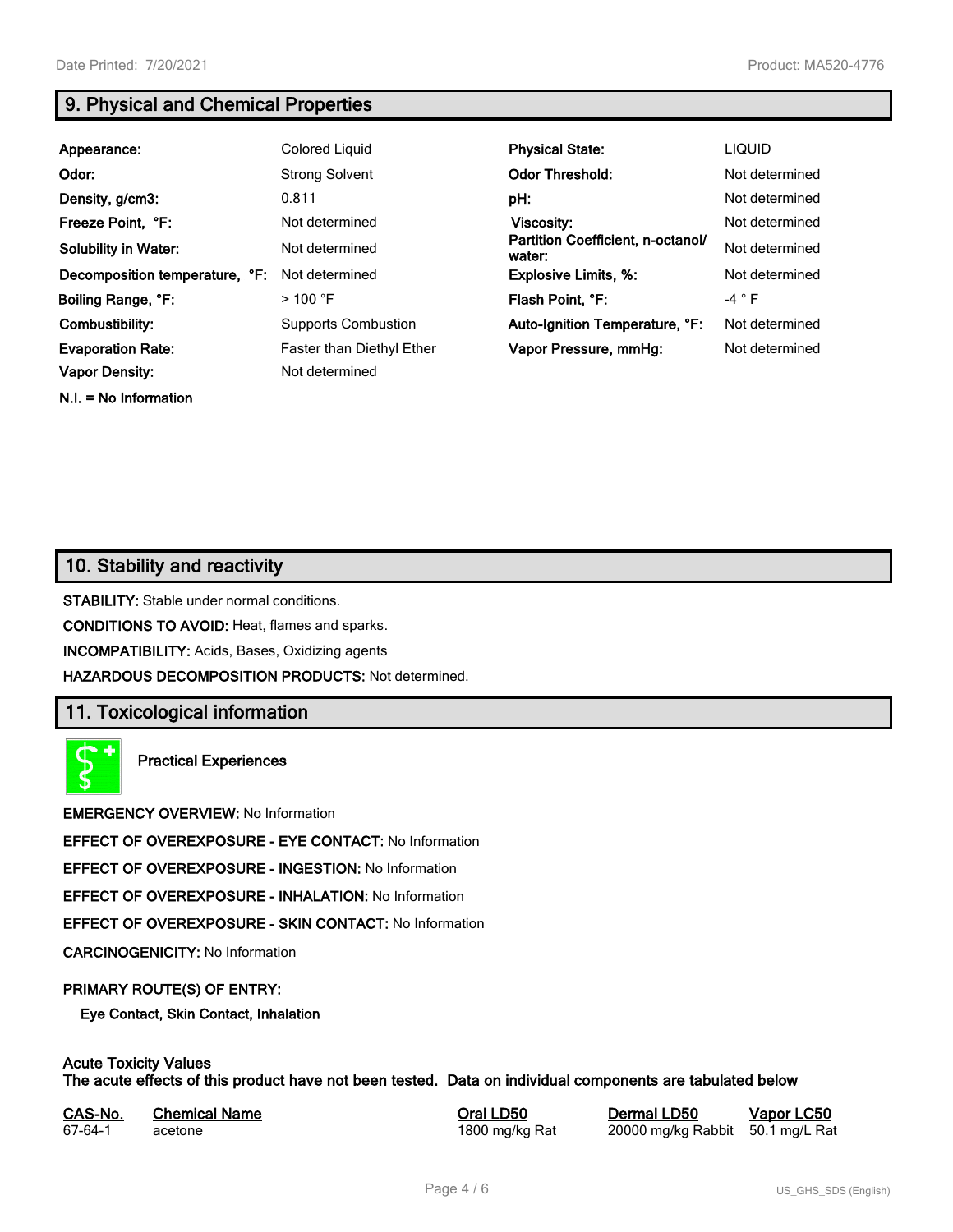64-17-5 ethanol 7060 mg/kg Rat 15,800 mg/kg 124.7 mg/L Rat 1569-02-4 ethoxypropanol 4400 mg/kg Rat 8100 mg/kg Rabbit 15

#### **N.I. = No Information**

### **12. Ecological information**

**ECOLOGICAL INFORMATION:** Ecological evaluation of this material has not been performed; however, do not allow the product to be released to the environment without governmental approval/permits.

# **13. Disposal Information**



**Product**

**DISPOSAL METHOD:** Waste from this material may be a listed and/or characteristic hazardous waste. Dispose of material, contaminated absorbent, container and unused contents in accordance with local, state, and federal regulations.

**STEPS TO BE TAKEN IN CASE MATERIAL IS RELEASED OR SPILLED:** Follow personal protective equipment recommendations found in Section VIII. Personal protective equipment needs must be evaluated based on information provided on this sheet and the special circumstances created by the spill including; the material spilled, the quantity of the spill, the area in which the spill occurred, and the training and the expertise of employees in the area responding to the spill. Never exceed any occupational exposure limits. Shut off ignition sources; including electrical equipment and flames. Do not allow smoking in the area. Do not allow the spilled product to enter public drainage system or open waterways.

# **14. Transport Information**

**SPECIAL TRANSPORT PRECAUTIONS:** No Information

**DOT:** CONSUMER COMMODITY

**IATA:** ID8000, CONSUMER COMMODITY, 9

**IMDG:** LIMITED QUANTITY UN1263

# **15. Regulatory Information**

#### **U.S. Federal Regulations:**

#### **CERCLA - SARA Hazard Category**

This product has been reviewed according to the EPA 'Hazard Categories' promulgated under Sections 311 and 312 of the Superfund Amendment and Reauthorization Act of 1986 (SARA Title III) and is considered, under applicable definitions, to meet the following categories:

Fire Hazard, Acute Health Hazard

#### **SARA SECTION 313**

This product contains the following substances subject to the reporting requirements of Section 313 of Title III of the Superfund Amendment and Reauthorization Act of 1986 and 40 CFR part 372:

No Sara 313 components exist in this product.

#### **TOXIC SUBSTANCES CONTROL ACT**

This product contains the following chemical substances subject to the reporting requirements of TSCA 12(B) if exported from the United States: